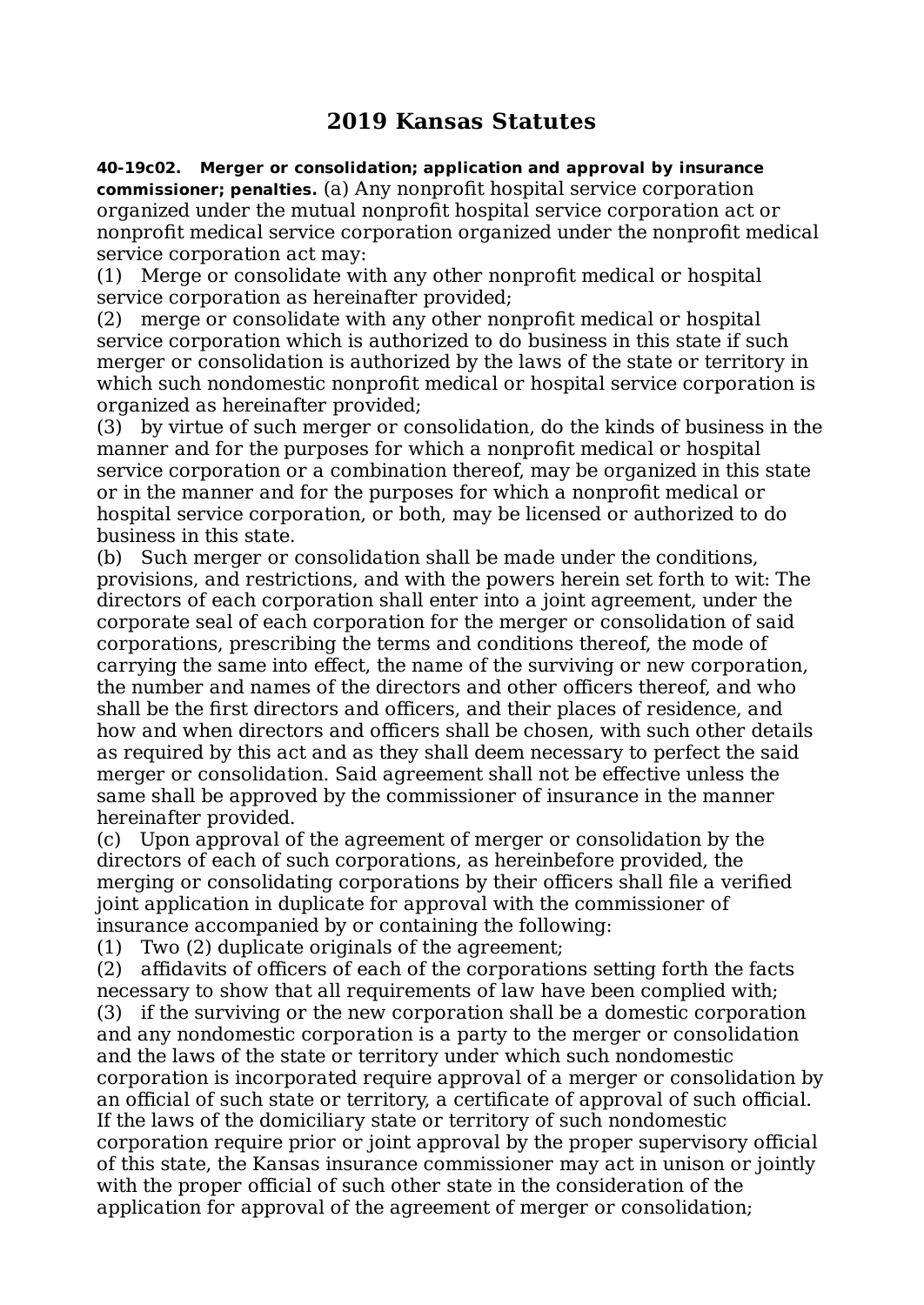(4) an instrument appointing the commissioner of insurance and the commissioner's successor or successors in office the true and lawful attorney of such corporation for service of process, containing the same provisions and having the same effect as the instrument required by K.S.A. 40-218, and amendments thereto;

(5) in the case of a merger, if the articles of incorporation of the surviving corporation are to be amended, such amendments;

(6) in the case of a consolidation, a copy of the articles of incorporation of the new corporation, and if a nondomestic corporation, such articles to be certified by the public official with whom the original is required to be filed in its domiciliary state or territory;

(7) a financial statement of each of the merging or consolidating corporations as of a date not earlier than thirty (30) days prior to the date of the application to merge or consolidate; and

(8) when the application for the approval of the merger or consolidation is filed with the commissioner of insurance for action there shall also be filed a certificate executed by the president or a vice-president and attested by the secretary or an assistant secretary, or the executive officers corresponding thereto, and under the corporate seal of each of the corporations party to the agreement of merger or consolidation, verified by the affidavits of such officers, setting forth all fees, commissions or other compensations, or valuable considerations paid or to be paid, directly or indirectly, to any person in any manner securing, aiding, promoting or assisting in any such merger or consolidation.

(d) The commissioner of insurance shall examine the application and accompanying papers, and, if the commissioner finds the same to be in accordance with the provisions of this act and not inconsistent with the laws and the constitutions of this state and the United States and not injurious to the interests of the subscribers and creditors of such corporations, the commissioner shall endorse approval thereon.

(e) The commissioner of insurance, upon approval or disapproval of said application, shall cause the same to be so endorsed and the entire proceedings to be filed and recorded in the office of the secretary of state and a copy of the same certified by the secretary of state to be filed in the office of the commissioner of insurance. Within fifteen (15) days after approval by the commissioner of insurance, a certified copy of the approved application and agreement shall also be filed by the officers of the new or surviving corporation in the office of the register of deeds in the county wherein the registered office and home offices of the merging or consolidating corporations were located and in the county wherein the registered office and home office of the surviving or new corporation shall be located and in the office of the register of deeds of each county in this state in which any of the corporations, parties to the agreement, shall have real property at the time of merger or consolidation. When approved by the commissioner of insurance, the said agreement shall be deemed effective and the date when so approved shall be the date of consolidation or merger of said corporations, and:

(1) The said corporations shall thereupon be one (1) corporation under the name adopted in and by said agreement, possessing all the rights, privileges, immunities, powers, and franchises theretofore vested in each of them.

(2) The separate existence of all the corporations to the agreement of merger or consolidation except the surviving or new corporation shall cease.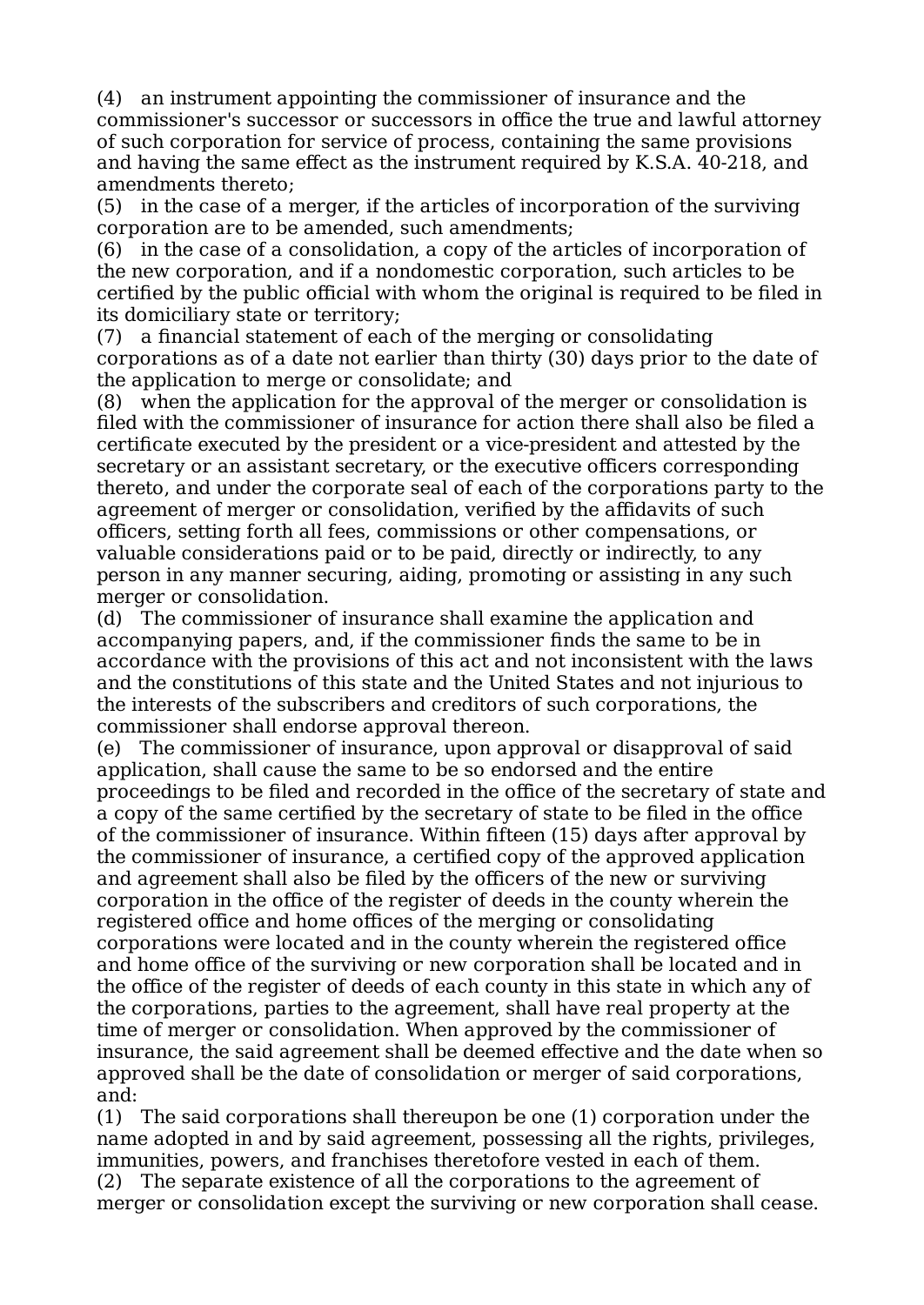(3) All property, real, personal and mixed, and all debts due on whatever account, including premiums due from subscribers and all other choses in action and all and every other interest of, or belonging to or due to, each of the corporations merged or consolidated shall be deemed to be transferred to and vested in such surviving or new corporation without further act or deed; and the title to any real estate, or any interest therein, under the laws of this state vested in any of the corporations shall not revert or be in any way impaired by reason of such merger or consolidation.

(4) Such surviving or new corporation shall thenceforth be responsible and liable for all of the liabilities and obligations of each of the corporations so merged or consolidated; any claim existing or action pending by or against any of such corporations may be prosecuted to judgment as if such merger or consolidation had not taken place, or such surviving or new corporation may be substituted in its place; neither the rights of creditors nor liens upon the property of any of such corporations shall be impaired by such merger or consolidation, but such liens shall be limited to the property upon which they were liens immediately prior to the time of such merger or consolidation, unless otherwise provided in the agreement of merger or consolidation. (5) In the case of merger, the articles of incorporation of the surviving

corporation shall be supplanted, amended or superseded to the extent, if any, that any provision or provisions of such articles of incorporation shall be revised in the agreement of merger and the articles of incorporation shall be deemed to be thereby and to that extent amended.

(6) In the case of a consolidation the new articles of incorporation shall be deemed to be the articles of incorporation of such new corporation.

(7) The surviving or new corporation may, for the purpose of complying with the requirements of the law relating to age of a corporation, elect to be the age of any of the merging or consolidating corporations and shall for this purpose be considered as having such age. Such election shall be set forth in the application for approval of the agreement of merger or consolidation.

(8) The surviving or new corporation shall maintain the reserves and deposits as required by law of other like kinds of corporations doing like kinds of business.

(9) The surviving or new corporation after merger or consolidation shall be subject to the same fees, taxes, or penalties and other requirements of law as other like kinds of corporations doing like kinds of business.

(f) (1) No director or officer of any corporation party to a merger or consolidation, except as fully expressed in the agreement of merger or consolidation, shall receive any fee, commission, other compensation or valuable consideration, whatever, directly or indirectly, for in any manner aiding, promoting or assisting in such merger or consolidation.

(2) Any person violating the provisions of paragraph (1) of subsection (f) shall be fined not less than one thousand dollars (\$1,000), and not more than five thousand dollars (\$5,000) or imprisoned in the county jail for not more than one (1) year, or both, and shall forfeit any office such person holds in the merged or consolidated corporation.

(g) Nothing contained in this section shall be construed to enlarge the charter powers of any nonprofit medical or nonprofit hospital service corporation except in conformity with the provisions of the proposed articles of incorporation of the merged or consolidated corporation as provided in this act, nor to authorize any such corporation to do any kind of business not authorized by its charter or articles of incorporation, nor to authorize any